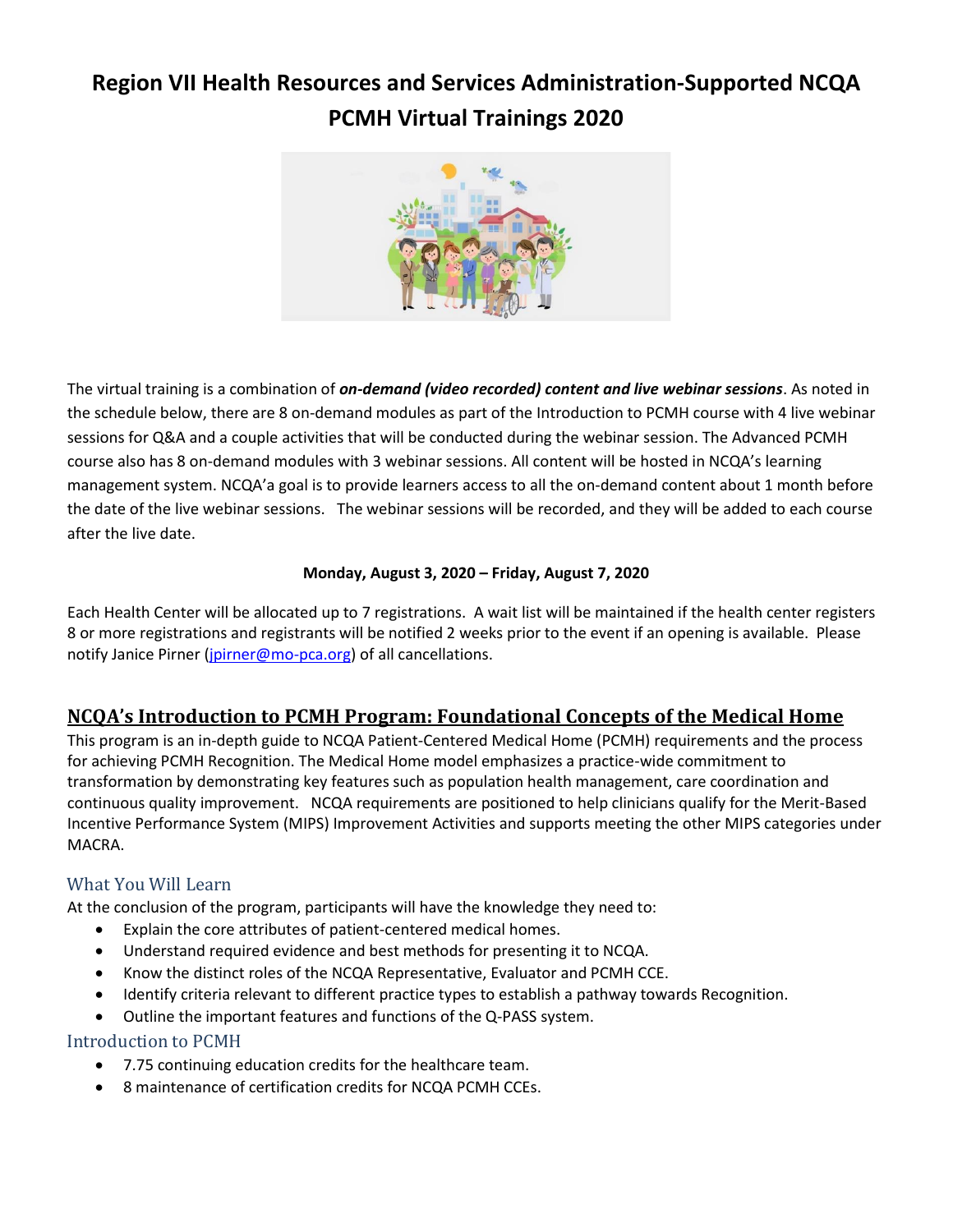#### **Introduction to PCMH Prework:**

| Pre-Recorded on Demand Modules | Eight (8) On-Demand pre-recorded modules      |  |  |
|--------------------------------|-----------------------------------------------|--|--|
|                                | should be completed by registered attendees   |  |  |
|                                | on their own prior to August 3-5, 2020 Live   |  |  |
|                                | Webinar Q and A sessions. NCQA will share the |  |  |
|                                | pre-recorded training modules link with       |  |  |
|                                | registered attendees approximately one month  |  |  |
|                                | prior to live webinar Q and A sessions.       |  |  |

#### **Introduction to PCMH Live Webinar Q and A Sessions**

| <b>Scheduled</b>  | <b>Topics</b>                                               | <b>Activities</b>  | <b>Live Activities</b> |
|-------------------|-------------------------------------------------------------|--------------------|------------------------|
| Date/Time         |                                                             | <b>Reviewed</b>    |                        |
| Monday, $(8/3)$   | Background and Key PCMH Program<br>$\bullet$                |                    |                        |
| $10am - 10:45 am$ | Components                                                  |                    |                        |
|                   | <b>Commit, Transform and Succeed Processes</b><br>$\bullet$ |                    |                        |
| Tuesday, (8/4)    | Team-Based Care and Practice Organization (TC)<br>٠         | <b>TC Activity</b> |                        |
| $10am - 11:30 am$ | Knowing and Managing Your Patients (KM                      | <b>KM Activity</b> |                        |
| Tuesday, (8/4)    | Patient-Centered Access and Continuity (AC)<br>$\bullet$    | <b>AC Activity</b> |                        |
| 2pm-3:30pm        | Care Management and Support (CM)                            | <b>CM Activity</b> |                        |
| Wednesday, (8/5)  | Care Coordination and Care Transitions (CC)<br>$\bullet$    | <b>CC Activity</b> | Q-PASS                 |
| 10am-11:30am      | Performance Measurement and Quality<br>$\bullet$            | QI Activity        | Demonstration          |
|                   | Improvement (QI)                                            |                    |                        |

Registration Link:\_\_\_\_\_\_\_\_\_\_\_\_\_\_\_\_\_\_\_\_\_\_\_\_\_\_\_\_\_\_\_\_\_\_\_\_\_

# **NCQA's Advanced PCMH Program: Mastering the Medical Home Transformation**

This advanced course is intended for individuals who have applied NCQA PCMH Recognition requirements in the practice setting. It examines the PCMH standards and the assessment process. Participants will take a deeper dive to each PCMH Concept and explore the key characteristics of a successful medical home in this hands-on program.

Faculty and participants will discuss evidence to support the core and elective criteria. The program also focuses on advanced topics such as the Distinction Modules, transfer credit and program benefits. Attendees will participate in facilitated activities that demonstrate how earning elective credits builds upon the Core criteria of a Competency. Our faculty will incorporate topics on behavioral health integration, the importance of assessing the social determinants of patient health, engaging with patients and the community, and continuous quality improvement.

### What You Will Learn

At the conclusion of the program, participants will have the knowledge they need to:

- Discuss transfer credit and distinctions.
- Explain how elective criteria build upon core criteria within a competency.
- Examine opportunities and approaches to succeed in the PCMH model of care.
- Determine a strategy for preparing a practice for the three (3) virtual check-ins and begin to create a transformation plan.
- Describe the types of evidence a practice can provide to meet the intent of a criterion, competency, and concept.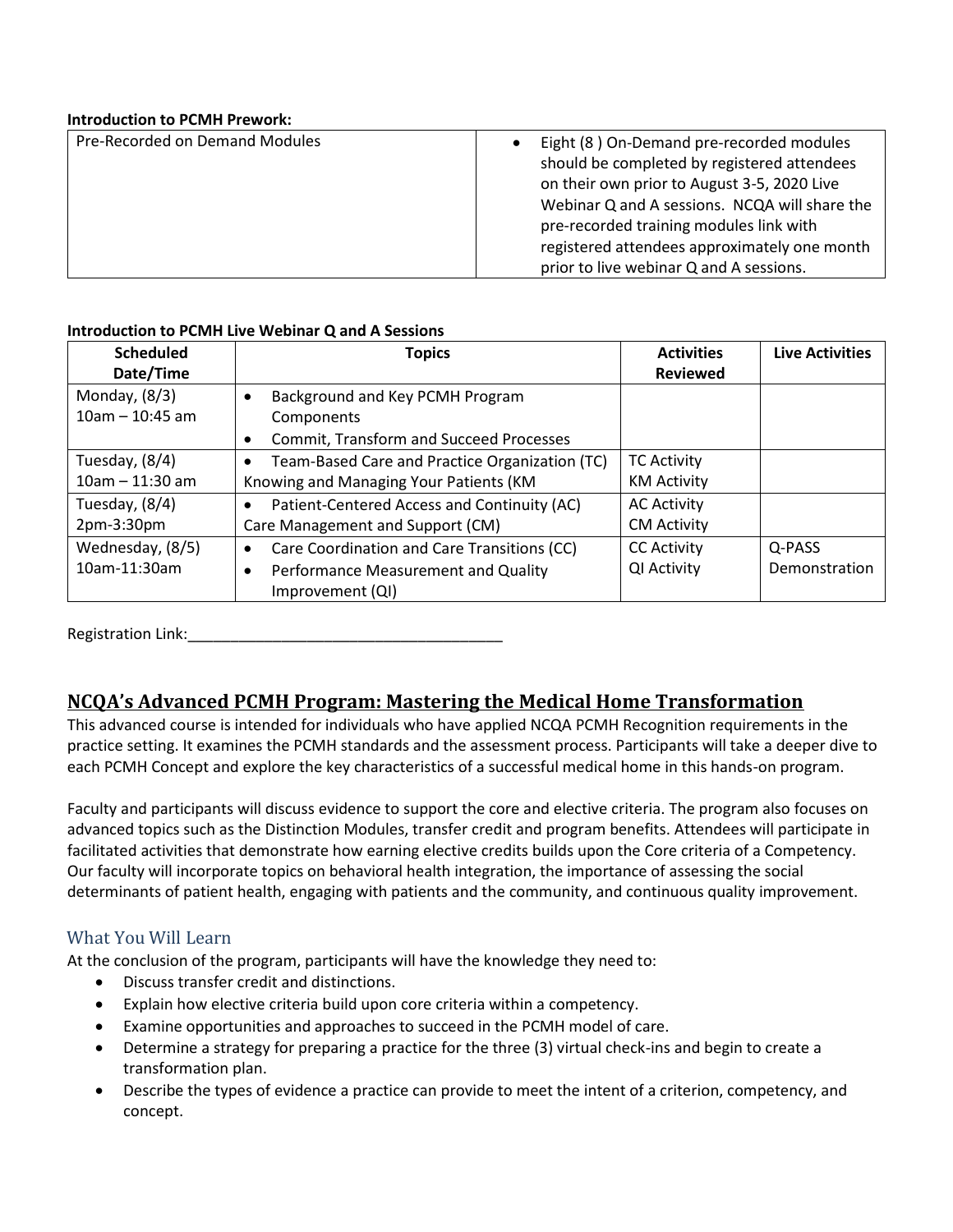### Advanced PCMH

- 4.75 continuing education credits for the healthcare team.
- 6 maintenance of certification credits for NCQA PCMH CCEs.

#### **Advanced PCMH Prework:**

| Pre-Recorded on Demand Modules | Eight (8) On-Demand pre-recorded modules<br>focused on should be completed by registered<br>attendees on their own prior to August 6-7,<br>2020 Live Webinar Q and A sessions. NCQA will<br>share the pre-recorded training modules link<br>with registered attendees approximately one<br>month prior to live webinar Q and A sessions. |
|--------------------------------|------------------------------------------------------------------------------------------------------------------------------------------------------------------------------------------------------------------------------------------------------------------------------------------------------------------------------------------|
|                                |                                                                                                                                                                                                                                                                                                                                          |

| <b>Scheduled date/Time</b> | <b>Topics</b>                                   | <b>Activities</b>  | <b>Live Activities</b> |
|----------------------------|-------------------------------------------------|--------------------|------------------------|
|                            |                                                 | <b>Reviewed</b>    |                        |
| Thursday, $(8/6)$ 10am -   | <b>Advanced and Special Topics</b><br>$\bullet$ |                    |                        |
| 11:30am                    | <b>Elective Credit Introduction</b>             |                    |                        |
|                            | Elective Credit Wrap-Up<br>$\bullet$            | <b>TC Activity</b> | Polling TC             |
| Thursday (8/6) 2pm-        | Team-Based Care and Practice Organization<br>٠  | <b>CM Activity</b> | Activity               |
| 3pm                        | (TC) and Care Management and Support (CM)       |                    | Responses              |
|                            | <b>Activity Intro</b>                           |                    |                        |
| Friday (8/7) 10am-         | Building a QI Program<br>$\bullet$              | QI Activity        | <b>Top 10</b>          |
| 11:30am                    | What is Evidence (and how to provide it)        | Evidence Drill     | Takeaways              |
|                            | The Role of the PCMH CCE<br>٠                   | Down               |                        |
|                            | How to Become A PCMH CCE                        |                    |                        |

Registration Link:

# **Benefits of PCMH**

NCQA PCMH Recognition Benefits Everybody: The Practice, Clinicians and Patients. You are welcome to use the information below as you engage potential participants for this training.

# Practice Benefits

- **Align with where health care is headed**. Payers continue to move from the fee-for-service model towards rewarding integration and quality care. They are increasingly contracting with organizations that can show they have strong infrastructure and quality improvement initiatives. NCQA PCMH Recognition prepares you to succeed.
- **Integrate services across your entire organization**. If you are a health system or clinically integrated network with specialty practices, urgent care centers and other types of practice sites, NCQA's Patient-Centered Specialty Practice (PCSP) and Patient-Centered Connected Care programs mean your whole organization can evolve into a high-functioning medical home neighborhood. These programs are built off of the PCMH model and complement NCQA PCMH Recognition.
- **Support revenue growth.** Many Federal, state and commercial payers offer incentive programs to practices that achieve NCQA PCMH or PCSP recognition.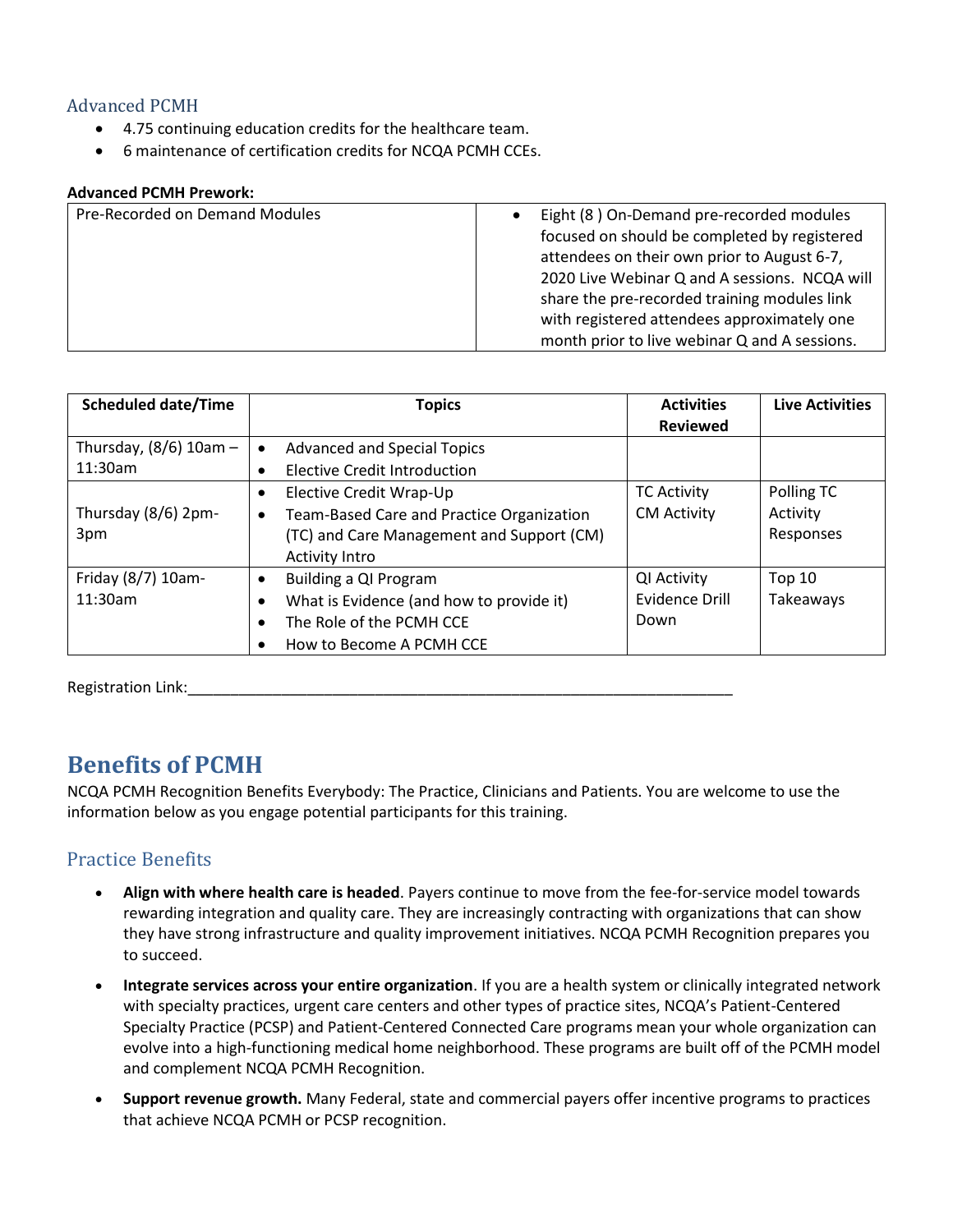- **Improve your practice**. Use NCQA PCMH Recognition to do gap analyses and implement processes and procedures that improve care for your patients and make your practice more efficient.
- **Keep your staff happy**. The PCMH model helps standardize procedures and streamline processes and practice staff to allow staff to work at the top of their knowledge, skills and ability. It has been shown to result in higher staff satisfaction.<sup>4</sup>
- **Market your practice**. NCQA publishes all recognized practices and clinicians in its recognition directory at [www.ncqa.org/pcmhdirectory.](http://www.ncqa.org/pcmhdirectory) You can also use the NCQA seal to market your accomplishment to patients and partners.

# Clinician Benefits

- **Earn higher reimbursement**. More than 100 payers and other organizations offer either enhanced reimbursements for recognized clinicians or support for your practice to become recognized.
- **Succeed in MACRA**. The Centers for Medicare & Medicaid Services (CMS) acknowledges both NCQA's PCMH and PCSP Recognition programs as ways to receive credit in Medicare Access and CHIP Reauthorization Act (MACRA). Clinicians in NCQA-Recognized PCMHs or PCSPs automatically get full credit in the MIPS Improvement Activities category. Clinicians in NCQA-Recognized PCMH and PCSP practices will likely do well in other MIPS categories. The PCSP Recognition Program is the only specialty-focused evaluation program in the country recognized by CMS in MACRA.
- **Earn Maintenance of Certification (MOC) credits**. The American Board of Internal Medicine (ABIM), American Board of Family Medicine (ABFM) and American Board of Pediatrics (ABP) allow clinicians in NCQArecognized practices to receive maintenance of certification (MOC) credits, reducing the burden on clinicians to take on additional activities.
- **Focus on patient care**. One aspect of the PCMH model is to ensure each team member operates at the highest level of their knowledge, skills, abilities and license within their assigned roles and responsibilities.

# Patient Benefits

- **Stay healthy**. Patients who are treated in PCMHs tend to receive preventative services and screenings at a higher rate than patients not in PCMHs, helping keep them healthy.
- **Better communication**. A core concept of the PCMH model is to communicate with patients and their families/caregivers. The model emphasizes enhanced access so patients can get clinical advice or medical records when needed.
- **Better manage chronic conditions**. PCMHs are especially helpful for patients with complex chronic conditions. Research shows that these conditions are managed better in a medical home.
- **Have a better experience**. When attributes of team-based care are described to people, they say it is the type of care they want to receive.

# Business Considerations for PCMH

NCQA PCMH Recognition has been shown to improve quality and reduce health care costs. Practices that implement the PCMH model also need to effectively plan for how the implementation impacts them financially. NCQA engaged Milliman, one of the world's largest providers of actuarial services to develop a white paper that addresses the question: What are the operational and financial considerations for becoming a PCMH-Recognized entity from the perspective of a primary care practice? [Get the White Paper.](https://www.ncqa.org/programs/health-care-providers-practices/patient-centered-medical-home-pcmh/benefits-support/pcmh-evidence/the-business-case-for-pcmh/)